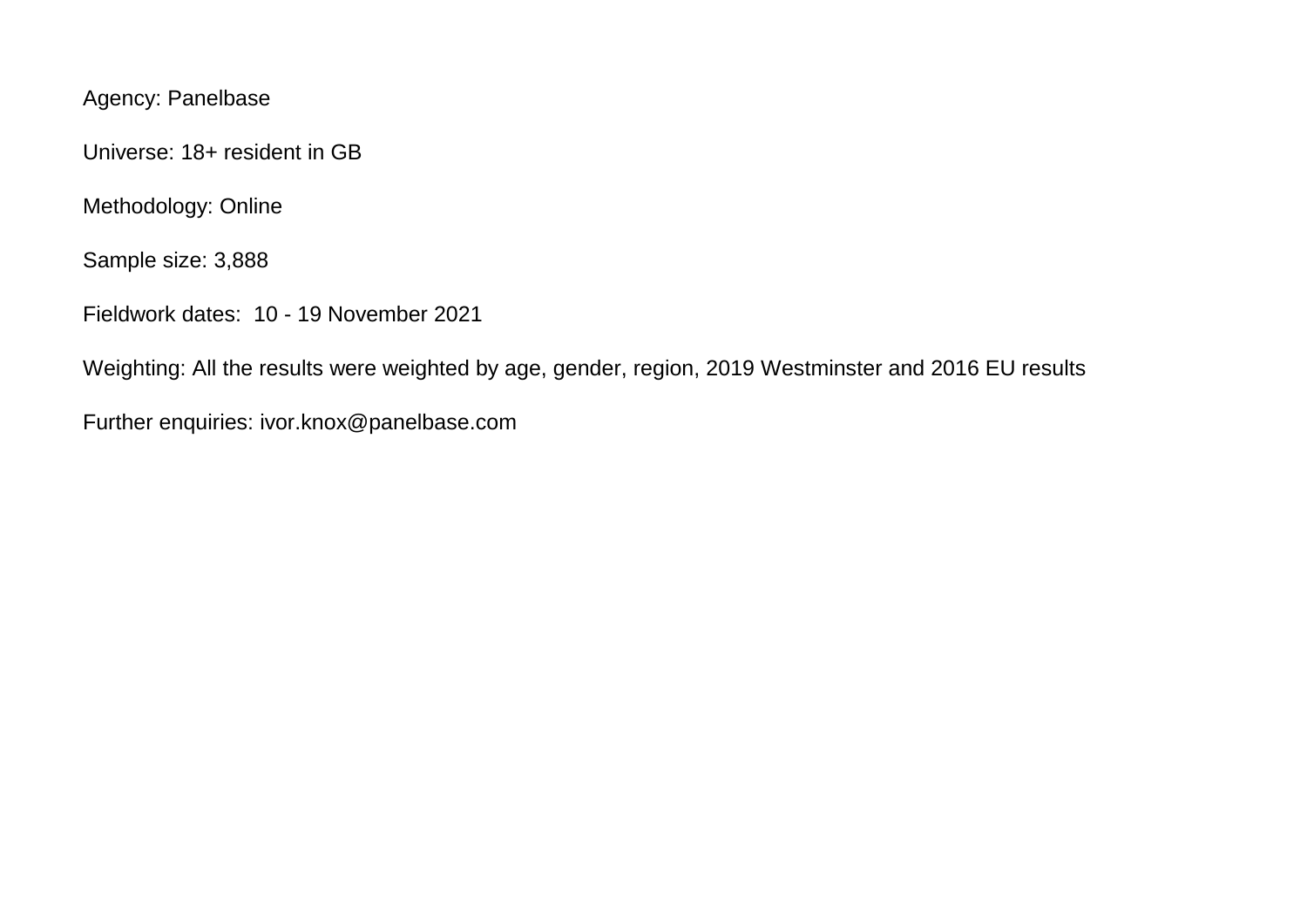| Base: 3,888<br>Total                                    |                                     |                |                       | Social Grading        |                | 2019 Westminster              |                              |                            | 2016 EU Referendum     |                                     |                        |                                     |                |                          |                         |                              |
|---------------------------------------------------------|-------------------------------------|----------------|-----------------------|-----------------------|----------------|-------------------------------|------------------------------|----------------------------|------------------------|-------------------------------------|------------------------|-------------------------------------|----------------|--------------------------|-------------------------|------------------------------|
|                                                         |                                     |                | Male 18-34            | Male 35-54            | Male 55+       | Female 18-34                  | Female 35-54<br>651<br>(633) | Female 55+<br>802<br>(809) | ABC1<br>2197<br>(2176) | C <sub>2</sub> DE<br>1691<br>(1712) | CON<br>1498<br>(1371)  | LAB<br>1102<br>(1008)               | Lib Dem        | Remain<br>1550<br>(1599) | Leave<br>1686<br>(1637) | Did not vote<br>652<br>(652) |
|                                                         |                                     | 3888<br>(3888) | 547<br>(529)          | 635<br>(639)          | 709<br>(710)   | 531<br>(555)                  |                              |                            |                        |                                     |                        |                                     | 396<br>(332)   |                          |                         |                              |
| UK2. If another UK                                      | <b>Base: All respondents</b>        | 3888           | 547                   | 635                   | 709            | 531                           | 651                          | 802                        | 2197                   | 1691                                | 1498                   | 1102                                | 396            | 1550                     | 1686                    | 652                          |
| Parliamentary Election was<br>held tomorrow, how likely | 1 - Certain Not To Vote             | (3888)<br>271  | (529)<br>47           | (639)<br>43           | (710)<br>33    | (555)<br>52                   | (633)<br>62                  | (809)<br>35                | (2176)<br>101          | (1712)<br>171                       | (1371)<br>39           | (1008)<br>27                        | (332)<br>8     | (1599)<br>51             | (1637)<br>70            | (652)<br>150                 |
| would you be to vote?                                   |                                     | 7%             | 9%                    | 7%                    | 5%             | 10%                           | 10%                          | 4%                         | 5%                     | 10%                                 | 3%                     | 2%                                  | 2%             | 3%                       | 4%                      | 23%                          |
|                                                         |                                     | 51<br>1%       | 2%                    | £.<br>$1\%$           | $< 1\%$        | 8<br>1%                       | 11<br>2%                     | 1%                         | 27<br>1%               | 24<br>1%                            | 12.<br>< 1%            | 6<br>< 1%                           | $1\%$          | < 1%                     | 21<br>1%                | 26<br>4%                     |
|                                                         |                                     | 70             | 14                    | 16                    | $\overline{z}$ | 15                            | 16                           |                            | 37                     | $\overline{34}$                     | 18                     | 15                                  | $\overline{z}$ | 23                       | 26                      | 21                           |
|                                                         |                                     | 2%             | 3%                    | 3%                    | $< 1\%$        | 3%                            | 2%                           | $1\%$                      | 2%                     | 2%                                  | 1%                     | 1%                                  | $< 1\%$        | 1%                       | 2%                      | 3%                           |
|                                                         |                                     | 84<br>2%       | 24<br>4%              | 10 <sup>1</sup><br>2% | -6<br>$< 1\%$  | 22<br>4%                      | 18<br>3%                     | 1%                         | 38<br>2%               | 45<br>3%                            | 22<br>1%               | 17<br>1%                            | 12<br>3%       | 20<br>1%                 | 27<br>2%                | 36<br>6%                     |
|                                                         |                                     | 232            | 57                    | 37                    | 14             | 48                            | 46                           | $\overline{27}$            | 92                     | 139                                 | 59                     | 57                                  | 6              | 67                       | 84                      | 81                           |
|                                                         |                                     | 6%<br>145      | 10%<br>34             | 6%<br>30 <sup>1</sup> | 2%<br>12       | 9%<br>25                      | 7%<br>26                     | 3%<br>18                   | 4%<br>64               | 8%<br>81                            | 4%<br>44               | 5%<br>38                            | 2%<br>10       | 4%<br>43                 | 5%<br>68                | 12%<br>34                    |
|                                                         |                                     | 4%             | 6%                    | 5%                    | 2%             | 5%                            | 4%                           | 2%                         | 3%                     | 5%                                  | 3%                     | 3%                                  | 3%             | 3%                       | 4%                      | 5%                           |
|                                                         |                                     | 212<br>5%      | 57<br>10%             | 33<br>5%              | 21<br>3%       | 42<br>8%                      | 37<br>6%                     | 23<br>3%                   | 117<br>5%              | 95<br>6%                            | 66<br>4%               | 55<br>5%                            | 26<br>7%       | 84<br>5%                 | 77<br>5%                | 52<br>8%                     |
|                                                         |                                     | 283            | 51                    | 52                    | 29             | 62                            | 39                           | 50                         | 165                    | 118                                 | 109                    | 85                                  | 35             | 127                      | 120                     | 36                           |
|                                                         |                                     | 7%             | 9%                    | 8%                    | 4%             | 12%                           | 6%                           | 6%                         | 8%                     | 7%                                  | 7%                     | 8%                                  | 9%             | 8%                       | 7%                      | 6%                           |
|                                                         |                                     | 296<br>8%      | 37 <sup>2</sup><br>7% | 49<br>8%              | 64<br>9%       | 46<br>9%                      | 44<br>7%                     | 55<br>7%                   | 178<br>8%              | 119<br>7%                           | 120<br>8%              | 85<br>8%                            | 44<br>11%      | 136<br>9%                | 121<br>$7\%$            | 39<br>6%                     |
|                                                         | 10 - Certain To Vote                | 2244           | 216                   | 357                   | 522            | 211                           | 354                          | 576                        | 1378                   | 866                                 | 1008                   | 716                                 | 250            | 996                      | 1072                    | 176                          |
|                                                         | Mean score                          | 58%<br>8.2     | 39%<br>7.3            | 56%<br>8.1            | 74%<br>9.0     | 40%<br>7.4                    | 54%<br>7.8                   | 72%<br>8.9                 | 63%<br>8.6             | 51%<br>7.7                          | 67%<br>8.9             | 65%<br>8.8                          | 63%<br>8.9     | 64%<br>8.8               | 64%<br>8.6              | 27%<br>5.8                   |
|                                                         |                                     |                |                       |                       |                |                               |                              |                            |                        |                                     |                        |                                     |                |                          |                         |                              |
| UK3. Likely voters                                      | <b>Base: Likely voters</b>          | 2823<br>(2744) | 305<br>(292)          | 459                   | 615            | 319<br>(326)                  | 437<br>(406)                 | 681<br>(665)               | 1721<br>(1669)         | 1102<br>(1075)                      | 1237                   | 886                                 | 328<br>(278)   | 1258<br>(1278)           | 1313                    | 251                          |
|                                                         | Conservative                        | 890            | 78                    | (440)<br>158          | (608)<br>255   | 47                            | 93                           | 258                        | 546                    | 344                                 | (1137)<br>813          | (814)<br>25:                        | 22             | 230                      | (1242)<br>615           | (224)<br>46                  |
|                                                         |                                     | 32%            | 26%                   | 34%                   | 41%            | 15%                           | 21%                          | 38%                        | 32%                    | 31%                                 | 66%                    | 3%                                  | $7\%$          | 18%                      | 47%                     | 18%                          |
|                                                         | Labour                              | 895<br>32%     | 141<br>46%            | 162<br>35%            | 139<br>23%     | 156<br>49%                    | 145<br>33%                   | 147<br>22%                 | 532<br>31%             | 364<br>33%                          | 68<br>5%               | 718<br>81%                          | 63<br>19%      | 528<br>42%               | 268<br>20%              | 99<br>40%                    |
|                                                         | Liberal Democrats                   | 199            | 15                    | 39                    | 64             | 19                            | 24                           | 38                         | 143                    | 57                                  | 20                     | 17                                  | 149            | 148                      | 32                      | 20                           |
|                                                         | Green                               | 7%<br>128      | 5%<br>22              | 8%<br>21              | 10%<br>21      | 6%<br>20                      | 5%<br>17                     | 6%<br>27                   | 8%<br>91               | 5%<br>37                            | 2%<br>20               | 2%<br>44                            | 46%<br>28      | 12%<br>85                | 2%<br>33                | 8%<br><b>g</b>               |
|                                                         |                                     | 5%             | 7%                    | 5%                    | 3%             | 6%                            | 4%                           | 4%                         | 5%                     | 3%                                  | 2%                     | 5%                                  | 9%             | 7%                       | 3%                      | 4%                           |
|                                                         | Plaid Cymru                         | 12             | $\overline{1}$        | $\overline{2}$        | $\overline{3}$ | $\overline{0}$                | $\overline{1}$               |                            | 7                      |                                     | $\mathbf{1}$           | 6                                   | $\overline{0}$ | 6                        | $\overline{4}$          | $\overline{z}$               |
|                                                         | SNP                                 | 1%<br>104      | $1\%$                 | $< 1\%$<br>10         | $1\%$<br>20    | $< 1\%$<br>10                 | $1\%$<br>38                  | $1\%$<br>22                | $< 1\%$<br>72          | $1\%$<br>33                         | < 1%<br>$\overline{1}$ | $< 1\%$<br>$\overline{\phantom{a}}$ | $\mathbf{o}$   | < 1%<br>$70^{\circ}$     | $1\%$<br>30             | $< 1\%$                      |
|                                                         |                                     | 4%             | 1%                    | 2%                    | 3%             | 3%                            | 9%                           | 3%                         | 4%                     | 3%                                  | $1\%$                  | $< 1\%$                             | $1\%$          | 6%                       | 2%                      | 2%                           |
|                                                         | Other                               | 90<br>3%       | 6<br>2%               | 14<br>3%              | 29<br>5%       | $\overline{\mathbf{3}}$<br>1% | 16<br>4%                     | 20<br>3%                   | 54<br>3%               | 36<br>3%                            | 62<br>5%               | $\overline{4}$<br>$1\%$             | $< 1\%$        | 18<br>1%                 | 72<br>5%                | $\mathbf 0$<br>$1\%$         |
|                                                         | Would not vote                      |                | $\overline{1}$        | $\Omega$              | $\overline{1}$ | $\overline{1}$                | $\Omega$                     |                            | 3                      |                                     | $\overline{z}$         | $\overline{1}$                      |                | $\overline{1}$           | $\overline{\mathbf{3}}$ | $\mathcal{L}$                |
|                                                         | Don't Know/ Not sure                | $1\%$<br>455   | $< 1\%$<br>21         | < 1%<br>50            | $< 1\%$<br>75  | < 1%<br>58                    | $1\%$<br>98                  | 1%<br>154                  | $< 1\%$<br>246         | 1%<br>210                           | $1\%$<br>234           | < 1%<br>63                          | 1%<br>61       | < 1%<br>162              | $< 1\%$<br>237          | $< 1\%$<br>56                |
|                                                         |                                     | 16%            | 7%                    | 11%                   | 12%            | 18%                           | 23%                          | 23%                        | 14%                    | 19%                                 | 19%                    | 7%                                  | 19%            | 13%                      | 18%                     | 22%                          |
|                                                         | Prefer not to say                   | 44             | 15                    |                       | 8              |                               |                              | 10                         | 29                     | 15                                  | 15                     | 5                                   |                | 12 <sub>1</sub>          | 19                      | 13                           |
|                                                         |                                     | 2%             | 5%                    | $< 1\%$               | 1%             | 1%                            | 1%                           | $1\%$                      | 2%                     | 1%                                  | $1\%$                  | $< 1\%$                             | $1\%$          | $1\%$                    | 1%                      | 5%                           |
| UK3. Likely voters excluding<br>undecided               | <b>Base: Likely voters</b>          | 2318           | 267                   | 406                   | 532            | 256                           | 333                          | 516                        | 1443                   | 875                                 | 986                    | 817                                 | 265            | 1084                     | 1054                    | 180                          |
|                                                         | excluding undecided<br>Conservative | (2249)<br>890  | (257)<br>78           | (387)<br>158          | (523)<br>255   | (260)<br>47                   | (312)<br>93                  | (503)<br>258               | (1395)<br>546          | (854)<br>344                        | (906)<br>813           | (750)<br>25                         | (226)<br>22    | (1100)<br>230            | (990)<br>615            | (159)<br>46                  |
|                                                         |                                     | 38%            | 29%                   | 39%                   | 48%            | 18%                           | 28%                          | 50%                        | 38%                    | 39%                                 | 82%                    | 3%                                  | 8%             | 21%                      | 58%                     | 25%                          |
|                                                         | Labour                              | 895<br>39%     | 141<br>53%            | 162<br>40%            | 139<br>26%     | 156<br>61%                    | 145<br>43%                   | 147<br>28%                 | 532<br>37%             | 364<br>42%                          | 68<br>7%               | 718<br>88%                          | 63<br>24%      | 528<br>49%               | 268<br>25%              | 99<br>55%                    |
|                                                         | Liberal Democrats                   | 199            | 15                    | 39                    | 64             | 19                            | 24                           | 38                         | 143                    | 57                                  | 20                     | 17                                  | 149            | 148                      | 32 <sup>2</sup>         | 20                           |
|                                                         |                                     | 9%             | 6%                    | 9%                    | 12%            | $7%$                          | 7%                           | 7%                         | 10%                    | 6%                                  | 2%                     | 2%                                  | 56%            | 14%                      | 3%                      | 11%                          |
|                                                         | Green                               | 128<br>6%      | 22<br>8%              | 21<br>5%              | 21<br>4%       | 20<br>8%                      | 17<br>5%                     | 27<br>5%                   | 91<br>6%               | 37<br>4%                            | 20<br>2%               | 44<br>5%                            | 28<br>11%      | 85<br>8%                 | 33<br>3%                | $\Omega$<br>5%               |
|                                                         | Plaid Cymru                         | 12             | $\overline{1}$        | $\overline{2}$        | $\overline{3}$ | $\mathbf 0$                   | $\overline{1}$               |                            | 7                      | $\overline{\phantom{a}}$            | $\mathbf{1}$           | 6                                   | $\overline{0}$ | 6                        | $\overline{4}$          | $\overline{z}$               |
|                                                         | SNP                                 | $1\%$<br>104   | $1\%$<br>$\Delta$     | $< 1\%$               | $< 1\%$        | $< 1\%$                       | $< 1\%$                      | $1\%$<br>22                | $< 1\%$                | $1\%$<br>33                         | $1\%$<br>$\mathbf{1}$  | $1\%$<br>$\overline{2}$             | $\Omega$       | $< 1\%$                  | $1\%$                   | 1%<br>$\Delta$               |
|                                                         |                                     | 4%             | 2%                    | 10<br>2%              | 20<br>4%       | 10<br>4%                      | 38<br>11%                    | 4%                         | 72<br>5%               | 4%                                  | $< 1\%$                | $< 1\%$                             | 1%             | 70<br>6%                 | 30<br>3%                | 2%                           |
|                                                         | Other                               | 90             | 6                     | 14                    | 29             | $\overline{\mathbf{3}}$       | 16                           | 20                         | 54                     | 36                                  | 62                     | $\overline{4}$                      |                | 18                       | 72                      | $\mathbf 0$                  |
|                                                         |                                     | 4%             | 2%                    | 4%                    | 6%             | 1%                            | 5%                           | 4%                         | 4%                     | 4%                                  | 6%                     | $< 1\%$                             | $< 1\%$        | 2%                       | 7%                      | $< 1\%$                      |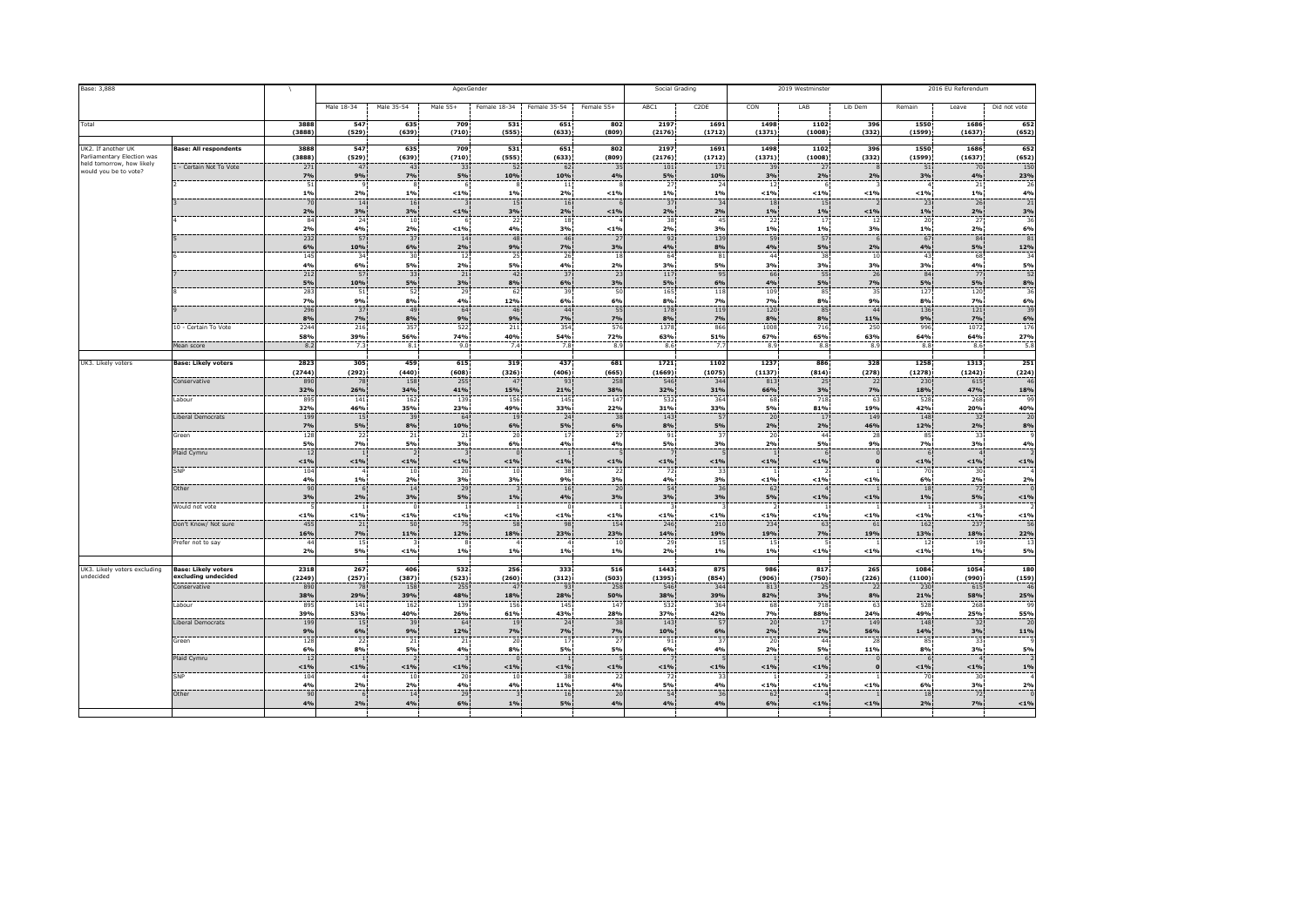| Base: 3,888                                                |                     |                |              | AgexGender   |                |              |                 |                | Social Grading |                   | 2019 Westminster |                |              | 2016 EU Referendum |                |              |
|------------------------------------------------------------|---------------------|----------------|--------------|--------------|----------------|--------------|-----------------|----------------|----------------|-------------------|------------------|----------------|--------------|--------------------|----------------|--------------|
|                                                            |                     |                | Male 18-34   | Male 35-54   | Male 55+       | Female 18-34 | Female 35-54    | Female 55+     | ABC1           | C <sub>2</sub> DE | CON              | LAB            | Lib Dem      | Remain             | Leave          | Did not vote |
| Total                                                      |                     | 3888<br>(3888) | 547<br>(529) | 635<br>(639) | 709<br>(710)   | 531<br>(555) | 651<br>(633)    | 802<br>(809)   | 2197<br>(2176) | 1691<br>(1712)    | 1498<br>(1371)   | 1102<br>(1008) | 396<br>(332) | 1550<br>(1599)     | 1686<br>(1637) | 652<br>(652) |
|                                                            |                     |                |              |              |                |              |                 |                |                |                   |                  |                |              |                    |                |              |
| UK8. How good or bad a job do Base: All respondents        |                     | 3888           | 547          | 635          | 709            | 531          | 651             | 802            | 2197           | 1691              | 1498             | 1102           | 396          | 1550               | 1686           | 652          |
| vou think the following                                    |                     | (3888)         | (529)        | (639)        | (710)          | (555)        | (633)           | (809)          | (2176)         | (1712)            | (1371)           | (1008)         | (332)        | (1599)             | (1637)         | (652)        |
| politicians are doing?Keir<br>Starmer, Labour Party Leader | Very Good           | 235            | 64           | 43           | 35             | 33           | 36              | 25             | 145            | 90                | 39               | 154            | 22           | 137                | 67             | 31           |
|                                                            |                     | 6%             | 12%          | 7%           | 5%             | 6%           | 6%              | 3%             | 7%             | 5%                | 3%               | 14%            | 6%           | 9%                 | 4%             | <b>5%</b>    |
|                                                            | Good                | 724            | 130          | 111          | 129            | 91           | 111             | 151            | 449            | 275               | 176              | 336            | 110          | 376                | 250            | 98           |
|                                                            |                     | 19%            | 24%          | 17%          | 18%            | 17%          | 17%             | 19%            | 20%            | 16%               | 12%              | 30%            | 28%          | 24%                | 15%            | 15%          |
|                                                            | Neither             | 1136           | 123          | 180          | 199            | 170          | 211             | 253            | 609            | 527               | 409              | 331            | 147          | 501                | 464            | 171          |
|                                                            |                     | 29%            | 23%          | 28%          | 28%            | 32%          | 32%             | 32%            | 28%            | 31%               | 27%              | 30%            | 37%          | 32%                | 27%            | 26%          |
|                                                            | Bad                 | 797            | 81           | 161          | 187            | 71           | 110             | 178            | 519            | 278               | 424              | 149            | 74           | 288                | 398            | 112          |
|                                                            |                     | 21%            | 15%          | 25%          | 26%            | 13%          | 17%             | 22%            | 24%            | 16%               | 28%              | 14%            | 19%          | 19%                | 24%            | 17%          |
|                                                            | Verv Bad            | 589            | 72           | 109          | 143            | 42           | 82              | 139            | 294            | 295               | 379              | 64             | 19           | 139                | 381            | 70           |
|                                                            |                     | 15%            | 13%          | 17%          | 20%            | 8%           | 13%             | 17%            | 13%            | 17%               | 25%              | 6%             | 5%           | 9%                 | 23%            | 11%          |
|                                                            | Don't Know          | 407            | 76           | 31           | 16             | 123          | 102             | 57             | 182            | 225               | 72               | 68             | 24           | 109                | 127            | 170          |
|                                                            |                     | 10%            | 14%          | 5%           | 2%             | 23%          | 16%             | 7%             | 8%             | 13%               | 5%               | 6%             | 6%           | 7%                 | 8%             | 26%          |
|                                                            | <b>NET Positive</b> | 959            | 194          | 153          | 164            | 124          | 147             | 175            | 593            | 366               | 214              | 490            | 132          | 513                | 317            | 129          |
|                                                            |                     | 25%            | 35%          | 24%          | 23%            | 23%          | 23%             | 22%            | 27%            | 22%               | 14%              | 44%            | 33%          | 33%                | 19%            | 20%          |
|                                                            | <b>NET Negative</b> | 1386           | 154          | 271          | 330            | 114          | 192             | 317            | 813            | 573               | 803              | 213            | 93           | 427                | 778            | 181          |
|                                                            |                     | 36%            | 28%          | 43%          | 47%            | 21%          | 29%             | 40%            | 37%            | 34%               | 54%              | 19%            | 23%          | 28%                | 46%            | 28%          |
|                                                            |                     |                |              |              |                |              |                 |                |                |                   |                  |                |              |                    |                |              |
| UK8. How good or bad a job do Base: All respondents        |                     | 3888           | 547          | 635          | 709            | 531          | 651             | 802            | 2197           | 1691              | 1498             | 1102           | 396          | 1550               | 1686           | 652          |
| vou think the following                                    |                     | (3888)         | (529)        | (639)        | (710)          | (555)        | (633)           | (809)          | (2176)         | (1712)            | (1371)           | (1008)         | (332)        | (1599)             | (1637)         | (652)        |
| politicians are doing?Ed<br>Davey, Liberal Democrat        | Very Good           | 110            | 43           | 24           | $\overline{7}$ | 18           | 11 <sup>1</sup> |                | 70             | 40                | 27               | 49             | 20           | 61                 | 25             | 24           |
| Leader                                                     |                     | 3%             | 8%           | 4%           | 1%             | 3%           | 2%              | < 1%           | 3%             | 2%                | 2%               | 4%             | 5%           | 4%                 | 1%             | 4%           |
|                                                            | Good                | 431            | 101          | 84           | 69             | 56           | 59              | 62             | 278            | 152               | 112              | 153            | 106          | 246                | 125            | 59           |
|                                                            |                     | 11%            | 19%          | 13%          | 10%            | 10%          | 9%              | 8%             | 13%            | 9%                | 7%               | 14%            | 27%          | 16%                | 7%             | 9%           |
|                                                            | Neither             | 1362           | 171          | 219          | 257            | 176          | 237             | 300            | 747            | 615               | 478              | 467            | 157          | 611                | 547            | 203          |
|                                                            |                     | 35%            | 31%          | 34%          | 36%            | 33%          | 36%             | 37%            | 34%            | 36%               | 32%              | 42%            | 40%          | 39%                | 32%            | 31%          |
|                                                            | Bad                 | 499            | 60           | 93           | 139            | 61           | 57              | 85             | 317            | 182               | 267              | 102            | 32           | 189                | 251            | 60           |
|                                                            |                     | 13%            | 11%          | 15%          | 20%            | 11%          | 9%              | 11%            | 14%            | 11%               | 18%              | 9%             | 8%           | 12%                | 15%            | 9%           |
|                                                            | Very Bad            | 425            | 55           | 95           | 99             | 31           | 56              | 8 <sup>c</sup> | 234            | 192               | 246              | 71             | 17           | 105                | 275            | 44           |
|                                                            |                     | 11%            | 10%          | 15%          | 14%            | 6%           | 9%              | 11%            | 11%            | 11%               | 16%              | 6%             | 4%           | 7%                 | 16%            | <b>7%</b>    |
|                                                            | Don't Know          | 1061           | 116          | 120          | 138            | 189          | 232             | 260            | 550            | 511               | 368              | 261            | 64           | 338                | 462            | 262          |
|                                                            |                     | 27%            | 21%          | 19%          | 19%            | 36%          | 36%             | 32%            | 25%            | 30%               | 25%              | 24%            | 16%          | 22%                | 27%            | 40%          |
|                                                            | <b>NET Positive</b> | 540            | 145          | 108          | 76             | 73           | 70              | 68             | 348            | 192               | 139              | 202            | 125          | 307                | 150            | 83           |
|                                                            |                     | 14%            | 26%          | 17%          | 11%            | 14%          | 11%             | 9%             | 16%            | 11%               | 9%               | 18%            | 32%          | 20%                | 9%             | 13%          |
|                                                            | <b>NET Negative</b> | 925            | 115          | 188          | 238            | 92           | 113             | 174            | 551            | 374               | 514              | 173            | 49           | 294                | 526            | 104          |
|                                                            |                     | 24%            | 21%          | 30%          | 34%            | 17%          | 17%             | 22%            | 25%            | 22%               | 34%              | 16%            | 12%          | 19%                | 31%            | 16%          |
|                                                            |                     |                |              |              |                |              |                 |                |                |                   |                  |                |              |                    |                |              |
|                                                            |                     |                |              |              |                |              |                 |                |                |                   |                  |                |              |                    |                |              |